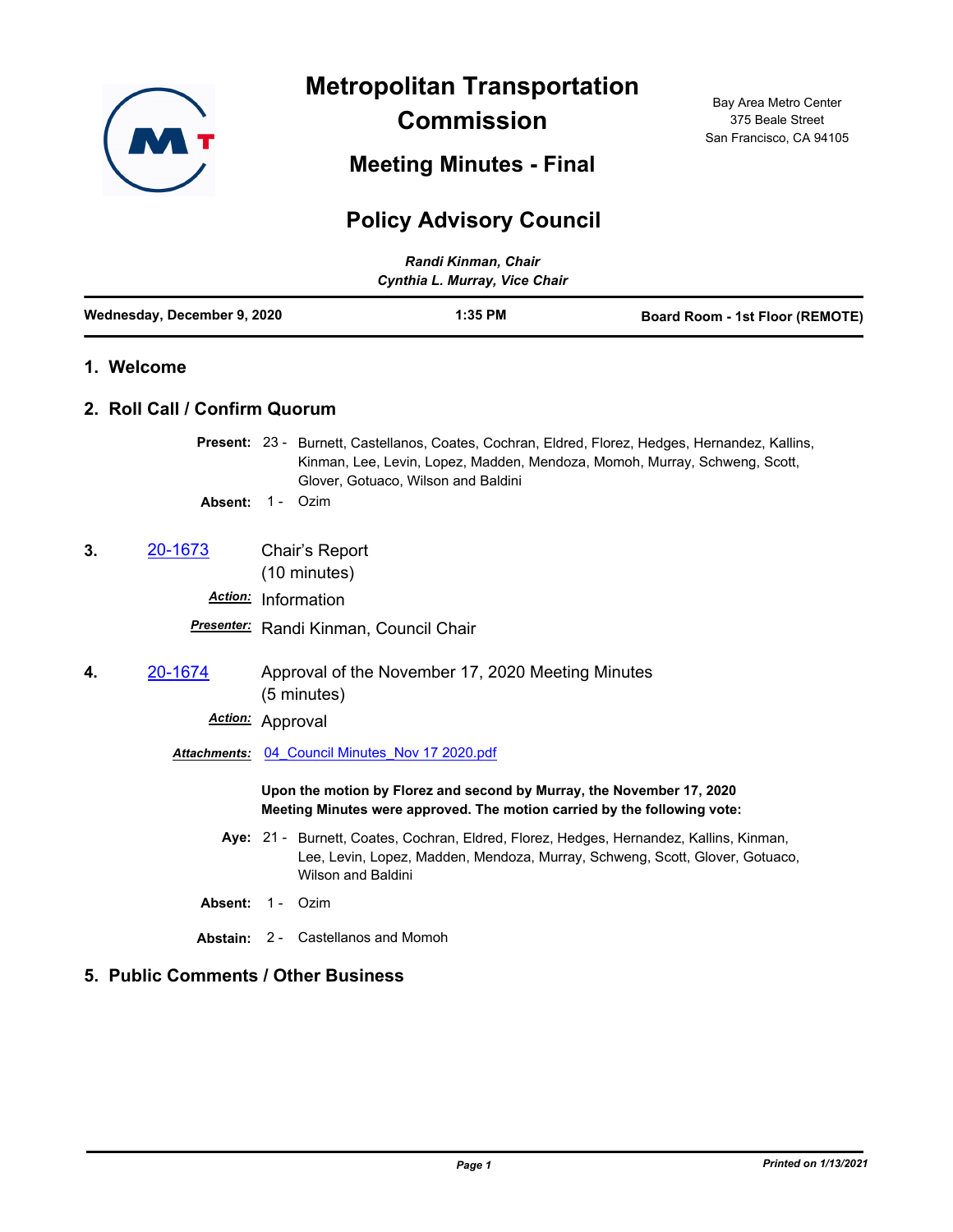## **6.** [20-1675](http://mtc.legistar.com/gateway.aspx?m=l&id=/matter.aspx?key=21540) Subcommittee Reports

Equity & Access Subcommittee Members: Richard Burnett, Rick Coates, Anne Olivia Eldred, Veda Florez, Christina Gotuaco, Richard Hedges, Michelle Hernandez, Michael Lopez, Rahmon Momoh, and Daisy Ozim

Fare Coordination and Integration Subcommittee Members: Bob Allen, Urban Habitat; Cat Carter, SF Transit Riders; Abigail Cochran, Policy Advisory Council - Disabled; Anne Olivia Eldred, Policy Advisory Council - Environment; Ian Griffiths, Seamless Bay Area; Tisha Dee Hartman, West Valley College; Richard Hedges, Policy Advisory Council - Senior; Wendi Kallins, Policy Advisory Council - Environment; Jonathon Kass, SPUR; Randi Kinman, Policy Advisory Council - Low Income; Adina Levin, Policy Advisory Council - Environment; Gwen Litvak, Bay Area Council; Monica Mallon, Silicon Valley Transit Users/SJSU; Adrian Mendoza, Policy Advisory Council - Minority; and Brian Stanke, City of San Jose DOT

*Action:* Information

*Presenter:* Veda Florez, Policy Advisory Council Equity & Access Subcommittee Chair and Adina Levin, Policy Advisory Council Fare Coordination and Integration Subcommittee Chair

**7.** [20-1676](http://mtc.legistar.com/gateway.aspx?m=l&id=/matter.aspx?key=21541) Blue Ribbon Transit Recovery Task Force Update (30 minutes)

Update on the Blue Ribbon Transit Recovery Task Force.

*Action:* Information

*Presenter:* Melanie Choy

*Attachments:* [07\\_Blue Ribbon.pdf](http://mtc.legistar.com/gateway.aspx?M=F&ID=d1485002-5d42-48be-b320-16d4c20600af.pdf)

**8.** [20-1677](http://mtc.legistar.com/gateway.aspx?m=l&id=/matter.aspx?key=21542) Staff Liaison Report (5 minutes)

Relevant MTC policy decisions and other activities.

*Action:* Information

*Presenter:* Marti Paschal, Staff Liaison

*Attachments:* [08\\_Staff\\_Liaison\\_Report December 2020.pdf](http://mtc.legistar.com/gateway.aspx?M=F&ID=5bc7d009-44cd-4518-bfce-fd5713af25c2.pdf)